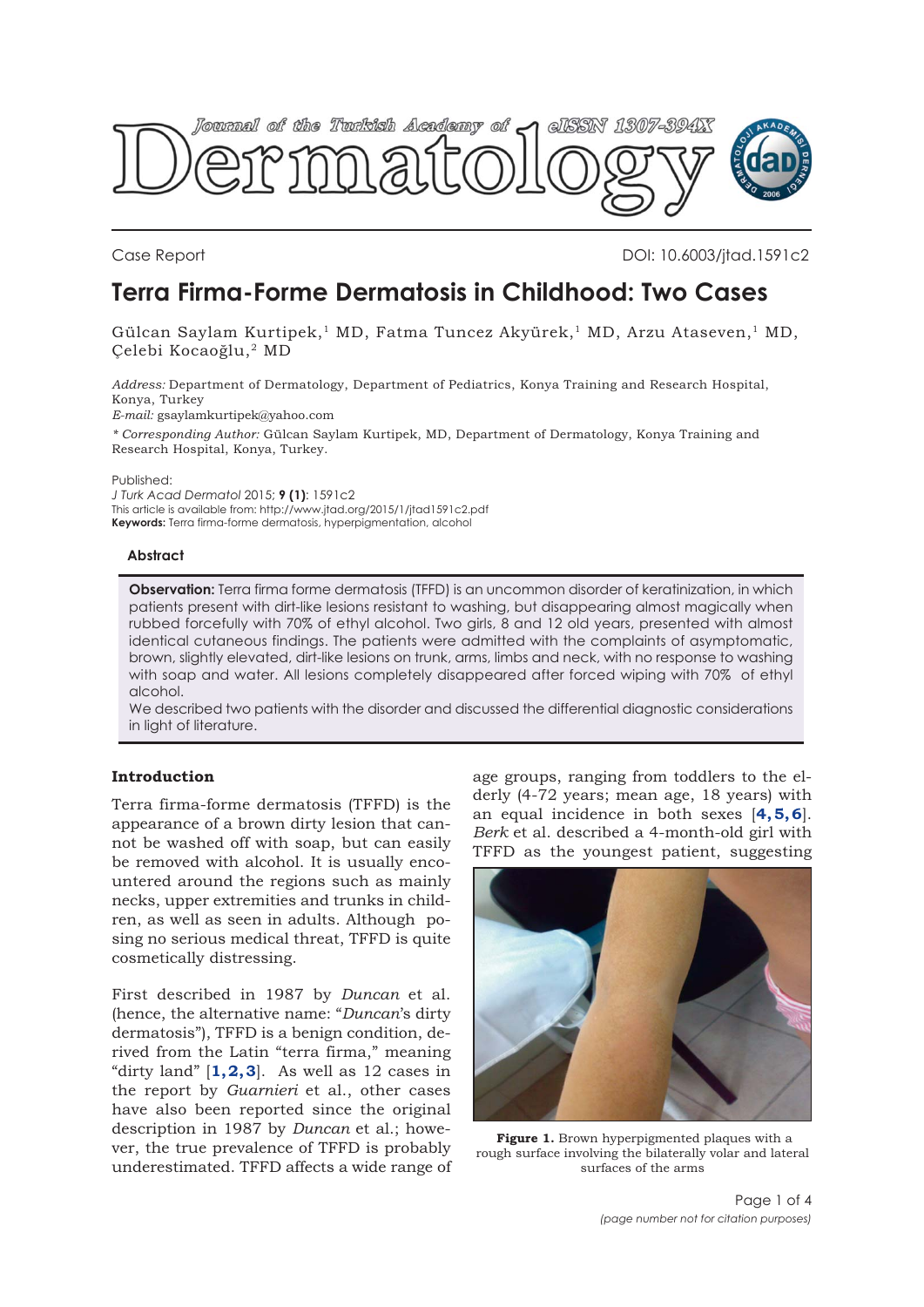<span id="page-1-0"></span>*J Turk Acad Dermato*l 2015; **9(1)**: 1591c2. http://www.jtad.org/2015/1/jtad1591c2.pdf



**Figure 2.** Brown hyperpigmented plaques with a rough surface involving the anterior chest, umbilical and periumbilical regions



**Figure 4.** Brown hyperpigmented patches on both sides of abdomen

that TFFD should be taken into account in the differential diagnosis of infants with characteristic brown lightly scaly plaques [**[7](#page-3-0)**]. No cases have been reported as to hereditary features of TFFD. On physical examination, such features as asymptomatic, localized or extensive, sometimes symmetrical, clear-cut areas of brownish to black hyperpigmentation, variously characterized by palpable, papillomatous plaques and light scaling, involving most commonly neck and trunk regions, are usually witnessed as the widespread symptoms of TFDD. Other areas that may be involved are scalp, back, upper and lower extremities, axillary, umbilical and pubic areas. No lesions can be removed with water and/or soaps, but disappear almost completely when rubbed with 70% of ethyl alcohol [**[2](#page-3-0),[3](#page-3-0),[4](#page-3-0)**].



**Figure 3.** Lesions on right arm completely disappeared after forced rubbing with alcohol



**Figure 5.** All lesions completely disappeared after forced rubbing with alcohol

#### **Case Reports**

**Case 1:** An 8-year-old girl was admitted with twoweek history of an asymptomatic brown dirt-like skin eruption on her arms, chest, and lower and upper limbs. Declaring to have familial hygenic habits, her parents reported that while bathing, no response was detected to washing with soap and water. On admission, the examination revealed brown hyperpigmented plaques with a rough surface involving the bilaterally volar and lateral surfaces of the arms (**[Figure 1](#page-0-0)**), anterior chest, umbilical and periumbilical regions (**Figure 2**) and bilaterally upper parts of thighs. No regional involvements were determined on the neck and lower parts of the lower limbs. The case was seen to be healthy, unatopic and on the use of no medication. Despite good hygiene, including showers and bathing with any ordinary soap at least two to three times per week, the case showed no improvement related to the lesions. With the suspicion of der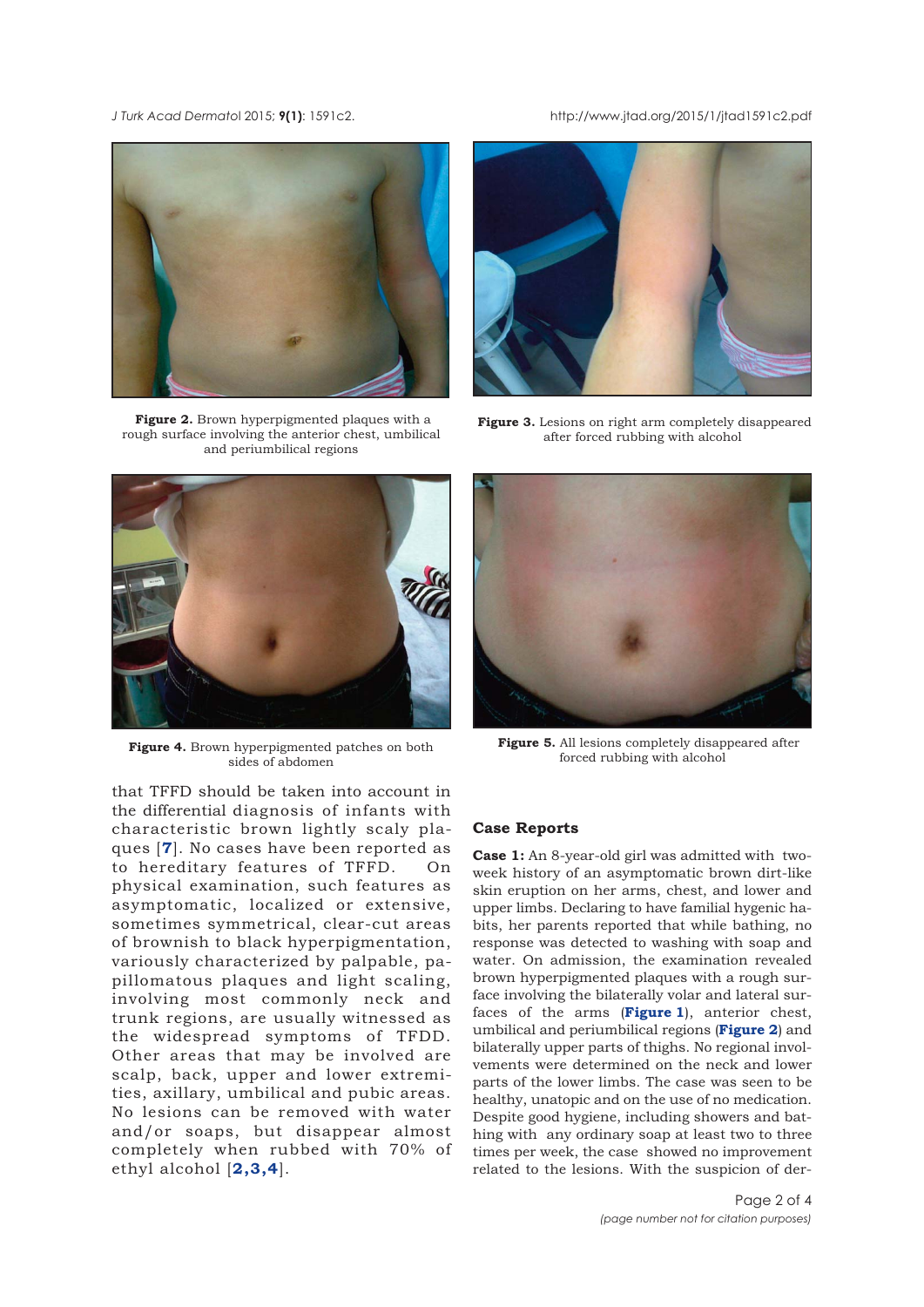matitis neglecta and TFFD, ethyl alcohol swabbing was performed, and the clinical diagnosis of TFFD was confirmed with the complete removal of these lesions by 70% of ethyl alcohol swabbing (**Figure 3**[\). Because the case was accurately and precisely](#page-1-0) diagnosed with TFFD, no biopsy was considered.

**Case 2:** A 12-year-old girl was admitted with 1 month history of asymptomatic multiple discolouration involving periumblical region and abdomen. This case had a shower daily, had no chronic illnesses and was on the use of no medication. Dermatologic examination revealed brown hyperpigmented patches on both sides of abdomen (**[Figure 4](#page-1-0)**). Initially, post-imflammatory hyperpigmentation, dermatosis neglecta and TFFD was suspected, and then isopropyl alcohol was applied to the patient's lesions. So, all the lesions completely disappeared after rubbing forcefully with ethyl alcohol (**[Figure 5](#page-1-0)**).

Both cases had dirt-like lesions on their bodies despite normal washing habits. Although the lesions of TFFD pose no serious medical threats, they may be cosmetically quite distressing, as in our cases.

### **Discussion**

TFFD appears to be a type of cutaneous discolouration resembling dirt. The condition is seen in children and adults with normal washing habits, which excludes inadequate cleansing as the cause of the lesions, such as those seen in dermatosis neglecta. In contrast to dermatosis neglecta, normal washing with soap and water cannot remove the pigmentation but swabbing with isopropyl alcohol is very effective in wiping it off [**[2](#page-3-0), [6](#page-3-0)**].

Physical examination usually reveals asymptomatic, localized or extensive, sometimes symmetrical, clear-cut areas of brownish to black hyperpigmentation, variously characterized by palpable, papillomatous plaques and light scaling, involving most commonly the neck and trunk, but also the scalp, back, limbs, axillary, umbilical, and pubic areas [**[4](#page-3-0)**]. A series of cases involving different sites of the body (neck, arm, back, axillary line and scalp) was reported [**[5](#page-3-0)**].

The cause is unknown. Speculation into the pathophysiology of this condition includes altered maturation of keratinocytes with retention of melanin, and initial inadequate cleansing with the buildup and compaction of

scale and dirt [**[4](#page-3-0)**]. Histopathologic examination of TTFD displays prominent lamellar hyperkeratosis with focal areas of compact orthokeratosis in whorls. Toluidine blue stains show scattered keratin globules throughout the thickened stratum corneum [**[2](#page-3-0), [5](#page-3-0)**]. The most commonly identified yeast is *Malassezia furfur* [**[5](#page-3-0)**]. Electron microscopic changes indicated a disordered and delayed keratinization [**[2, 3](#page-3-0)**].

TFFD must be distinguished from pityriasis versicolor, *Gougerot* and *Carteaud*'s reticular and confluent papillomatosis, acanthosis nigricans, pseudoacanthosis nigricans, atopic dermatitis with post-inflammatory hyperpigmentation, epidermolytic hyperkeratosis of the nipple and areola, frictional asymptomatic darkening of the extensor surfaces, idiopathic deciduous skin, and dermatosis neglecta [**[2,](#page-3-0) [4](#page-3-0), [5](#page-3-0)**].

The diagnosis of TFFD is confirmed by rubbing forcefully with a gauze pad immersed into 70% of isopropyl alcohol or ethyl alcohol. This diagnostic test prevents unnecessary laboratory work-up or biopsy [**[1](#page-3-0), [2, 4, 8, 9](#page-3-0), [10, 11](#page-3-0)**]. After removal of pigmentation with isopropyl alcohol, no discolouration usually recurs. Prophylactic weekly application of alcohol has been recommended for resistant or recurrent cases [9]. Indeed, TFFD may be considered a common, but mostly ignored ailment, and so, we speculate that cases related to TFFD are often misdiagnosed. If unrecognized, may cause anxiety and lead to unnecessary endocrinological investigations [**[3](#page-3-0), 8, [10, 11](#page-3-0)**].

By training patients with TFFD or their family membes on how to clean the bodily lesions at home using ethyl alcohol or increasing the awareness, fiscal burden and time spent for treatment modalities may be saved. In our experience, recrudescence is exceptionally rare, even though individuals do not alter their cutaneous habits or exogenous exposures in any way. In the uncommon event of recurrence, the application of ethyl alcohol once a week will suffice as prophylaxis.

In summary, TFFD is a recently described entity of unknown etiology that seems more common than one might expect after browsing through the rare reports in the medical literature. Dermatologist should be aware of this relatively common skin condition.